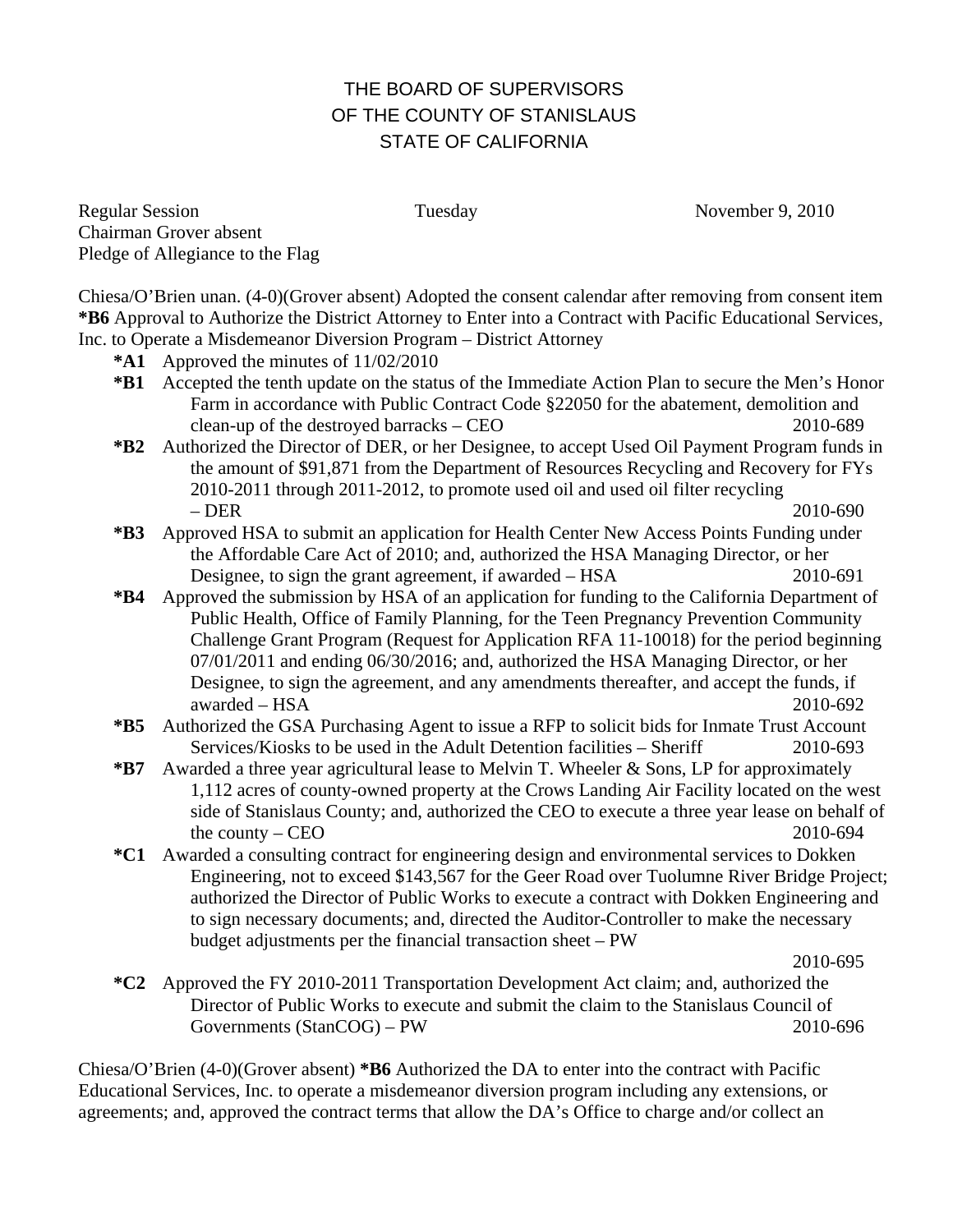administrative fee to defray some of the cost of running the misdemeanor diversion program as deemed appropriate by that department – DA 2010-697

O'Brien/DeMartini (4-0)(Grover absent) **9:05 am** Conducted a public hearing; waived the second reading, and adopted Ordinance C.S. 1086 amending Title 16 of the Stanislaus County Code, and adopted by reference the California Code of Regulations Title 24, 2010 Edition of the California Building Code; finds that the proposed changes and modification to the 2010 California Building Standards contained in the proposed ordinance are necessary because of local climatic, geological, and/or topographical conditions, as detailed in the proposed ordinance; finds that Ordinance C.S. 1086 is exempt under the provision of the California Environmental Quality Act pursuant to State Guidelines §15061 (b)(3); amended Title 16 of the Stanislaus County Code and adopted by reference the California Code of Regulations Title 24, 2010 Edition of the California Building Standards; directed the Building Official to file the adopted ordinance and the Board's findings with the California Building Standards Commission; and, ordered the Clerk of the Board to publish the ordinance in accordance with Government Code §25124(b) – Planning

ORD-55-N-1; 2010-698 & 2010-699

# **Recessed at 10:56 a.m.**

### **Reconvened at 11:08 a.m.**

County Counsel determined that Supervisors O'Brien, Chiesa, and DeMartini have disqualifying conflicts of interest with the **9:10am** Public Hearing because they all own agricultural property under Williamson Act contract or qualified to be under contract. Therefore, in order to establish a quorum to consider this matter, the Board invoked the rule of necessity and drew lots to determine which two Supervisors would participate in the decision. Supervisors De Martini and Chiesa drew long straws and thus participated in the decision.

Chiesa/DeMartini (3-0)(O'Brien abstained)(Grover absent) **9:10 am** Conducted a public hearing and approved the implementation of SB 863 to establish new Williamson Act contracts including reduction of property tax benefits by ten percent and a related reduction of the term of the contracts to nine years, to be effective beginning calendar year 2011; approved a one-time modification of Stanislaus County's nonrenewal procedures to allow landowners to file notices of non-renewal up to 02/01/2011 to be effective in calendar year 2011; directed staff to notify all contracted landowners of the following: (A) the final decision of the Board of Supervisors after the conclusion of the 11/09/2010 public hearing, (B) the landowner's right to prevent the reduction in the term of his or her contract by serving notice of non-renewal as specified by Government Code §51245; and, directed the Assessor, Auditor, Tax Collector, Clerk Recorder and Director of Planning and Community Development to take all necessary steps to implement SB 863 including but not limited to recording a notice that states the affected parcel numbers and current owner's names, making the appropriate modifications to all affected properties assessed values, and modifying the Fiscal Year 2011-2012 tax bills to reflect the assessment changes and supplemental fees associated with the reduced tax benefit – CEO 2010-700

O'Brien/DeMartini (4-0)(Grover absent) **9:15 am** Conducted a public hearing and adopted a resolution relating to the issuance of tax-exempt bonds by the California Statewide Communities Development Authority for the Oakdale Heritage Oaks Senior, LP, or another Limited Partnership to be established by the Central Valley Coalition for Affordable Housing or an affiliate thereof, with respect to a multifamily rental project pursuant to the Section 147(F) of the Internal Revenue Code of 1986 and the Tax and Equity Fiscal Responsibility Act (TEFRA) – CEO 2010-701